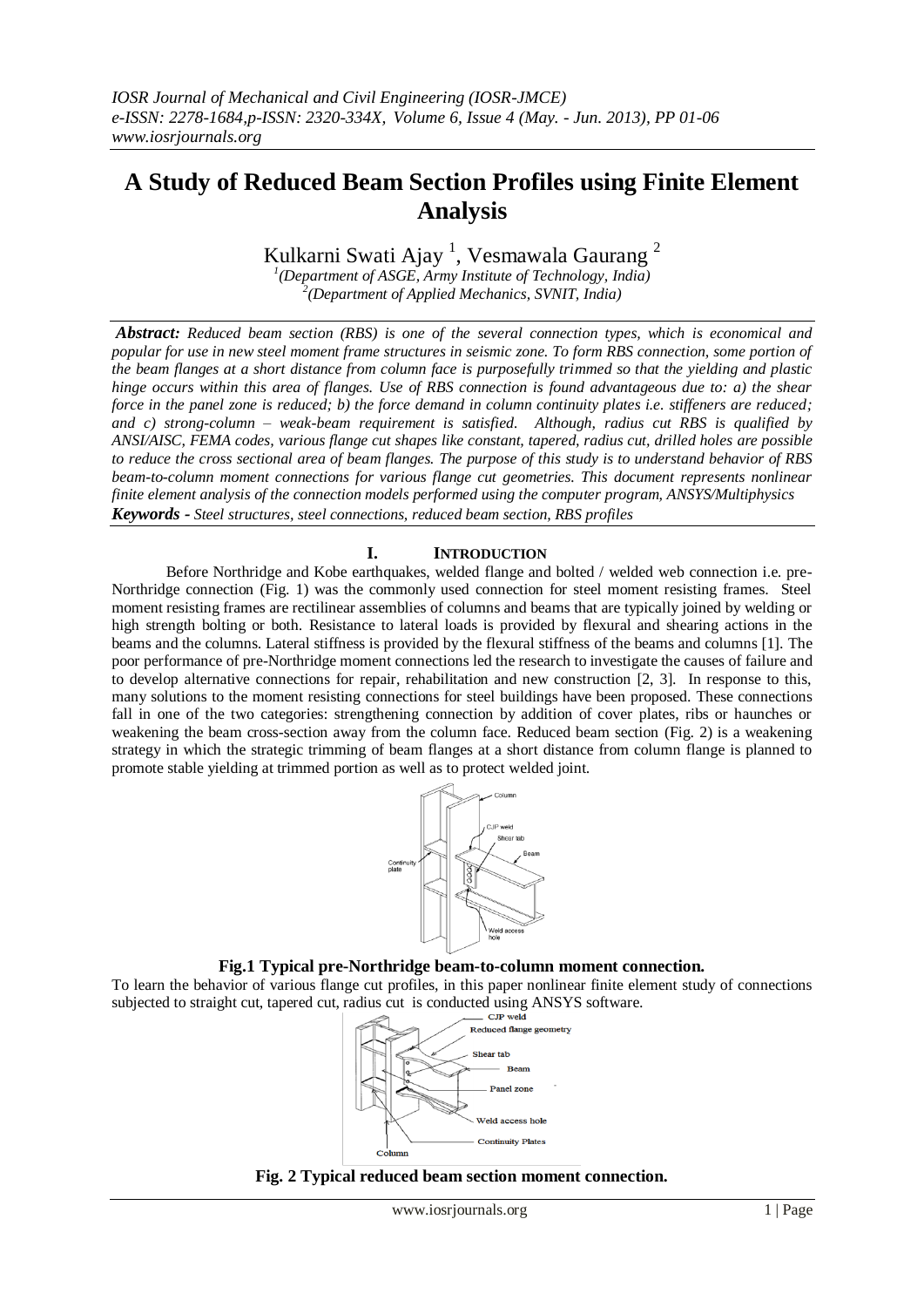# **II. Flange-Cut Profiles Literature Study**

 The concept weakening was proposed by Plumier A [4, 5] has been adopted as an appealing alternative after Northridge and Kobe earthquake research developments. Many flange-cut geometry schemes were analyzed and tested by researchers as shown in Fig 2.



**Fig.3 Reduced beam section patterns**

- Performance of the 'straight cut' RBS (Fig. 3a) was not found well because of fractures after initial yielding due to stress concentration at the corner of the cut [4-8].
- Further, the constant / staggered 'drilled holes' weakening pattern (Fig.3b, 3c) was studied as one of the flange weakening strategy. Although, RBS beam with staggered holes shows plastic deformation capacity more than RBS beam with arranged holes in a line.It was observed that, the clear strain concentration regions occurred at the beam flanges with drilled holes. [9-10].
- For tapered cut  $[6, 87, 11-17]$  geometry used to be defined on the moment demand (Fig. 3d). Plastic straining in the taper cut reduced beam flange was found uniform. However, for tapered cut RBS the stress concentration at the re-entrant corner eventually led to fracture of the beam flange at the narrowest section. This problem has been found avoidable with radiused section cut at re-entrant corners of a tapered RBS. After significant plastic rotation, both the constant cut and tapered cut RBS connections have experienced fractures within the RBS.
- In order to provide a cut-out shape with minimum stress concentration and uniform strain distribution as well as economical fabrication, the concept of 'radius cut' or 'dog bone' (Fig. 2, 3e, 4) then found wide adaptability, achieves significant plastic rotational capacity and it is less sensitive to fabrication details than the tapered RBS section. Table 1, shows the standard cut parameters which are followed by various codes to have RBS geometry.

Since 1994, extensive research on the cyclic behavior of the RBS connection has been carried out in US and Japan. A substantial research has been carried out to study its various properties. Prequalified RBS connection details are described in Federal Emergency Management Academy (FEMA) 350-353, 355D [18-21, 6] and American Institute of Steel Construction (ANSI/AISC) 341-10,358-10,360-10 and AISC Steel design guide series –13 [22-25] and National Institute of standards and Technology-NEHRP Seismic Design Technical Brief No. 2 [26].



**Fig.4 Radius cut RBS geometry detail Table 1: Geometrical characteristics of reduced beam section**

| Table 1: Geometrical characteristics of reduced beam section |                       |                                         |  |  |  |
|--------------------------------------------------------------|-----------------------|-----------------------------------------|--|--|--|
| FEMA350-2000 OMF (Ordinary Moment Frame), SMF                | EC8, Part 3           | AISC 358-05 (IMF, SMF)                  |  |  |  |
| $a \approx (0.5 \text{ to } 0.75)b_x$                        | $a = 0.6 b$           | $a \approx (0.5 \text{ to } 0.75)b$ .   |  |  |  |
| $b \approx (0.65 \text{ to } 0.85) d_h$                      | $b = 0.75 d_h$        | $b \approx (0.65 \text{ to } 0.85) d_h$ |  |  |  |
| $c \leq 0.25b$                                               | $g = c \leq 0.25b$    | $0.1b_{c} \leq c \leq 0.25b_{c}$        |  |  |  |
| $s = a + b/2$                                                | $s = a + b/2$         |                                         |  |  |  |
| $r = (4c^2 + b^2)/8c$                                        | $r = (4g^2 + b^2)/8g$ | $- -$                                   |  |  |  |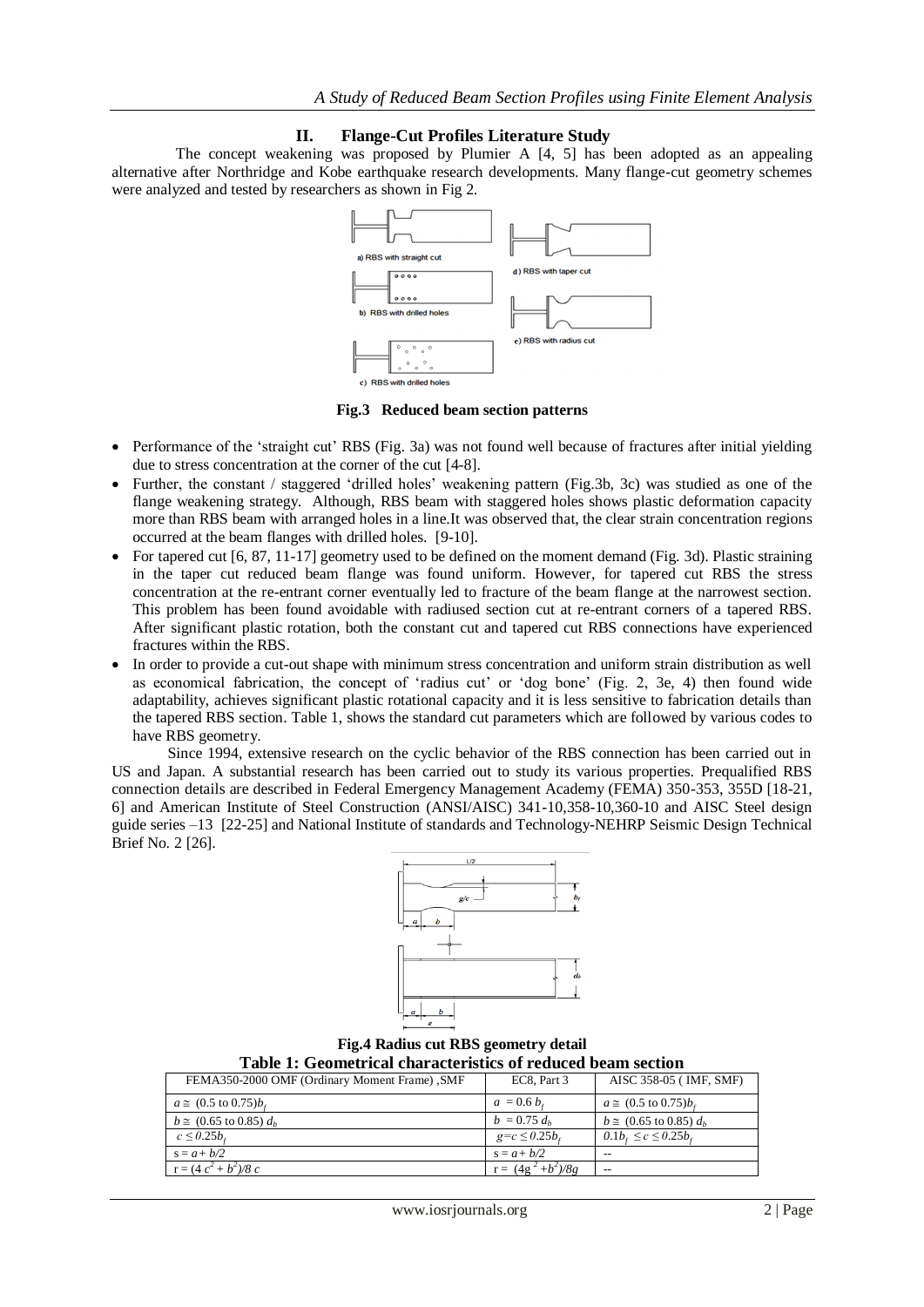## **III. Finite Element Analysis**

Sections,  $W14 \times 283$  as a column and W 30  $\times$  132 as beam, as considered by Pantelides et al. [27] are used for current study. For further study, section profile details (Fig. 5) as suggested by Iwankiw N [15] are followed. For all connections 50% flange reduction is done. For this study specimens are assumed without continuity plates. Geometric details of all models are tabulated in Table 2 and 3.

| таріс 2. эсісски піснюст з эсспон ргорсі пез |       |              |            |            |                                      |  |  |
|----------------------------------------------|-------|--------------|------------|------------|--------------------------------------|--|--|
| Member                                       | Depth | Web          | Flange     | Flange     | Moment of Inertia                    |  |  |
|                                              |       | Thk          | Width      | Thk        | $\mathbf{I}_{\mathbf{x}(\text{in})}$ |  |  |
|                                              | in.   | $t_{w}$ (in) | $b_f$ (in) | $t_f$ (in) |                                      |  |  |
|                                              |       |              |            |            |                                      |  |  |
|                                              |       |              |            |            |                                      |  |  |
| W $14\times 283$                             | 16.74 | 1.29         | 16.11      | 2.07       | 3080                                 |  |  |
| W $30 \times 283$                            | 30.31 | 0.62         | 10.55      | 1.00       | 5770                                 |  |  |

**Table 2: Selected member's section properties**



Fig. 5 Reduced beam section profile options ( Ref: Iwankiw N[15 ]) Equation given by Iwankiw N [15] is as followes:

$$
(1-r) = \left[\frac{\left(1-\frac{z}{z}\right)}{\frac{z_f}{z}}\right]
$$

 $\ldots$  (1)

Where,  $Z =$  plastic section modulus of beam strong axis at minimum RBS

 $Z =$  plastic section modulus of original beam about its strong axis

 $Z_f$  = plastic section modulus of the beam flanges only

 $1 - r =$  maximum flange-width reduction factor

| Tuble of Treatera beam becaused bu algun inperfectation can actumb |              |           |            |  |  |  |  |  |
|--------------------------------------------------------------------|--------------|-----------|------------|--|--|--|--|--|
| RBS 2 (W 14 $\times$ 283)                                          | Straight Cut | Taper Cut | Radius Cut |  |  |  |  |  |
| $\mathbf{Z}$ (in. <sup>3</sup> )                                   | 278.82       | 278.82    | 278.82     |  |  |  |  |  |
| $\mathbf{Z}$ (in. <sup>3</sup> )                                   | 433.64       | 433.64    | 433.64     |  |  |  |  |  |
| $Z_f$ (in. <sup>3</sup> )                                          | 309.22       | 309.22    | 309.22     |  |  |  |  |  |
| $(1-r)$                                                            | 0.5          | 0.5       | 0.5        |  |  |  |  |  |
| $'a'$ (in.)                                                        | 6.5          | 6.5       | 6.5        |  |  |  |  |  |
| $(1-r)b_f$<br>(in.)<br>2                                           | 2.64         | 2.64      | 2.64       |  |  |  |  |  |
| $e$ (in.)                                                          | 17           | 23.505    | 17         |  |  |  |  |  |
| Length of the beam from column<br>centre (in)                      | 156          | 156       | 156        |  |  |  |  |  |
| Height of the column (in)                                          | 194          | 194       | 194        |  |  |  |  |  |

**Table 3: Reduced beam section –straight/taper/circular cut details**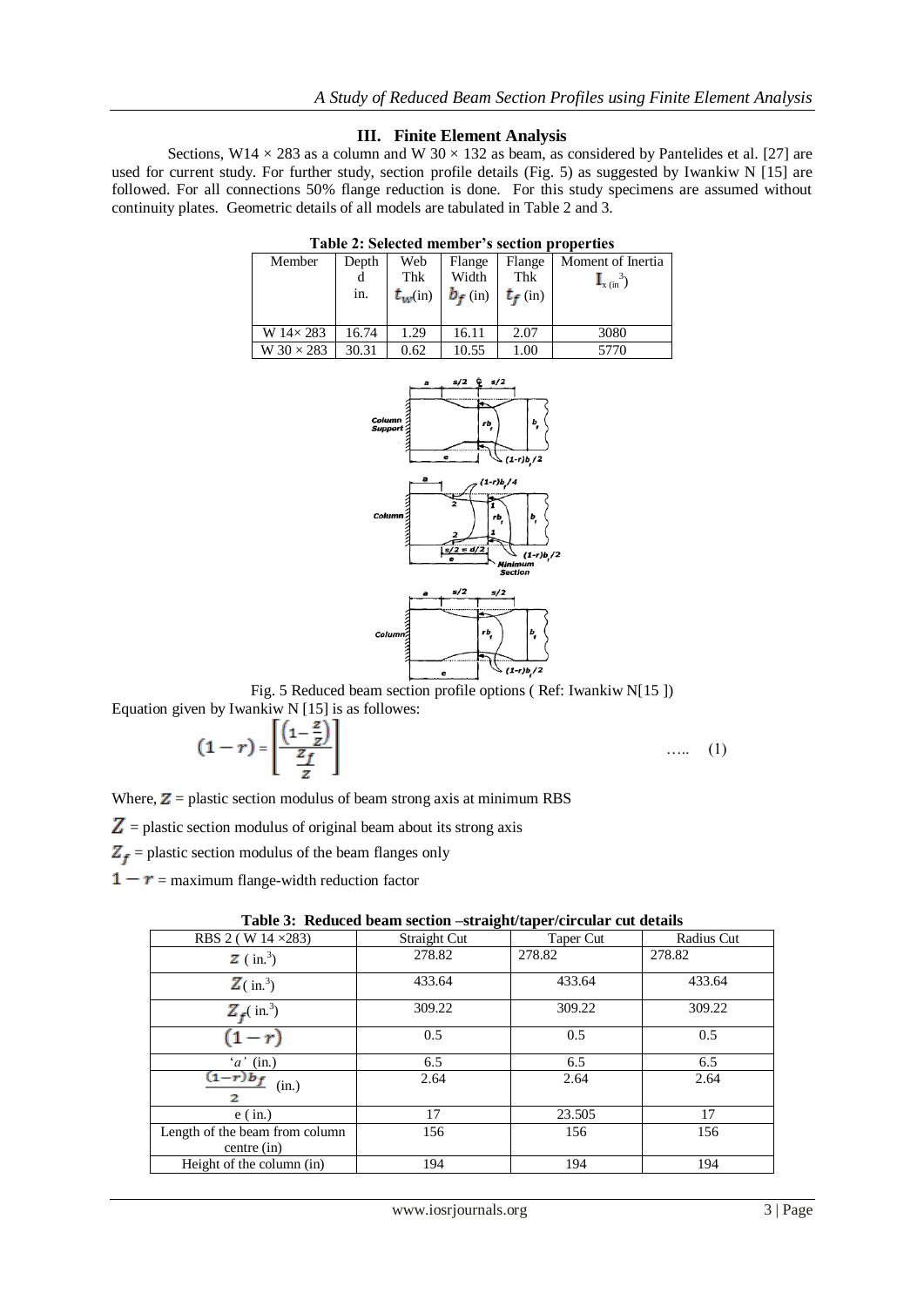The fundamental assumptions made to idealize steel mechanical properties are: Young's modulus of  $2\times10^5$  MPa, Poisson's ratio of 0.3 and yield stress = 50ksi. Multi-linear stress strain curve are input directly as element material property for cyclic analyses (Figure 6A). An element SOLID45 from ANSYS element library is used for the 3-D finite element modeling of the RBS moment connection (Figure 6B). The column base was assumed as pin connected at both the ends. The beam top and bottom flange is laterally restrained at,  $L_b = 0.86r_y E/F_y$ . In ANSYS model, the beam to column element connection is configured as fully

restrained. Weld access hole configuration is considered as per FEMA350-2000. Beam tip is subjected to incremental monotonic displacement (Figure 7A, B) for 0.05 radians as per standard loading history considered AISC 341 2002 [30], is shown in Figure 5D. von Mises stresses for the specimens with RBS, as well as with RBS and CP are observed ( Figure 6, 7, 8).



**Fig. 6 A) Material property, B) . Meshing (Element - SOLID 45)**



**Fig. 8A, B Von Mises Stress distribution at 0.05 radians for straight cut RBS**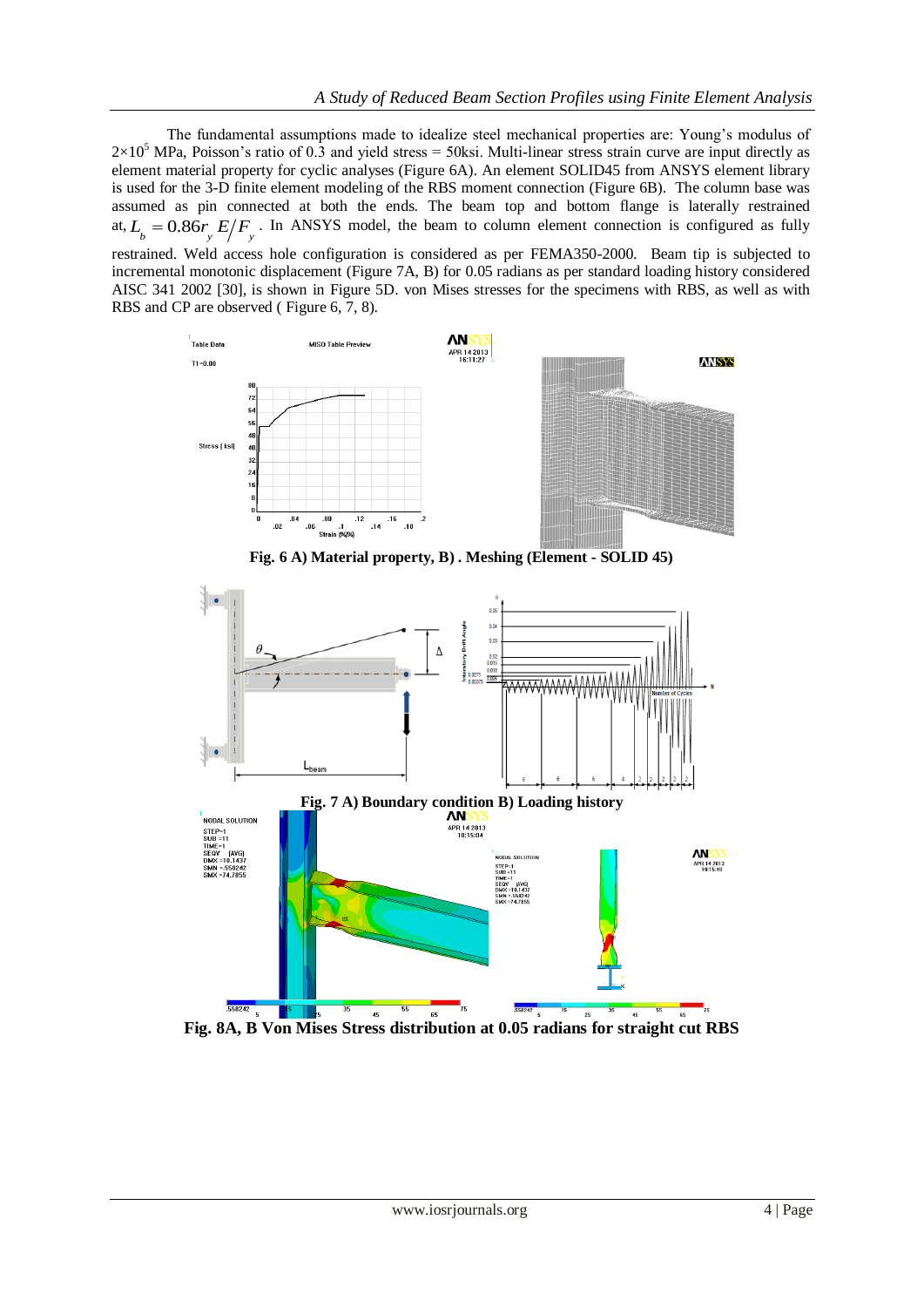

**Fig. 10A, B Von Mises Stress distribution at 0.05 radians for radius cut RBS**

## **IV. DISCUSSION AND CONCLUSION**

This study is pilot exercise done to learn behavior of different cut profiles and to compare them. From the above Von Mises stress diagrams, it can be observed that:

- 1. Maximum Von Mises stress intensity for all connections is in between 65 to 75 ksi for 0.05 radians. Stress intensity in panel zone is in between 35 to 55 ksi for all connections.
- 2. Stress contours are of uniform nature for the radius cut RBS. For the trapezoidal and straight cut RBS connections stress concentration is observed at the re-entrant corners eventually may lead to fracture of the beam flange.
- 3. At 0.05 radians beam lateral torsional buckling and column flange twisting was found almost same in all cases.
- 4. RBS connections are not studied with respect to Indian profiles study can be made to learn its various parameters.

#### **REFERENCES**

- [1]. Farzad Naeim (ed), *Seismic Design Handbook* 2<sup>nd</sup>edn. (Kluwer Acedemic Publishers Group, USA, 2001).
- [2]. D. K. Miller, *Lessons learned from the Northridge earthquake*, Engineering. Structures, 20(4-6), 1998, 249-260.
- [3]. M. Nakashima, P.Chusilp, A partial view of Japanese post-Kobe seismic design and construction practices. *Earthquake Engineering and Engineering Seismology*, (4), 1998, 1-13.
- [4]. A. Plumier, New idea for safe structure in seismic zone, *In: Proceedings of IABSE symposium on mixed structures including new materials*, 1990, 431-36.
- [5]. Plumier et al. Patent No. 5148642, USA, 1992.
- [6]. FEMA-355D, State of the Art Report on Connection Performance. Roeder C, Team Leader. Federal Emergency Management Agency, Washington, DC, 2000.
- [7]. K. S. Moore, J. O. Malley, M. D. Engelhardt, Design of reduced beam section (RBS) moment frame connections. *Steel Tips*, Structural steel education council. USA, 1999.
- [8]. Plumier A. General report on local ductility. Journal of Constructional Steel research 2000; 55: 91-107.
- [9]. K. C. Tsai, C. Y. Chen, Performance of ductile steel beam column moment connections, *11th World Conference on Earthquake Engineering*, 1996.
- [10]. S. J. Lee, S. E. Han, S.Y. Noh and S. W. Shin, Deformation capacity of reduced beam section moment connection by staggered holes. 1067-1072.
- [11]. S. J. Chen, Y. C. Chao, Effect of composite action on seismic performance of steel moment connections with reduced beam sections. *Journal of Constructional Steel Research* , 57, 2001, 417-434.
- [12]. S. J. Chen, J. M. Chu and Z. L. Chou, Dynamic behavior of steel frames with beam flanges shaved around connection, *Journal of Constructional Steel Research*, 42, 1997, 49-70.
- [13]. S. J. Chen, C. H. Yeh and J. M. Chu, Ductile steel beam-to-column connections for seismic resistance, *Journal of Structural Engineering* , 122(11), 1996, 1292-1299.
- [14]. S. J. Chen, Design of ductile seismic moment connections, increased beam section method and reduced beam section method.
- [15]. N. Iwankiw, Seismic design enhancements and the reduced beam section detail for steel moment frames, *Practice Periodical on structural Design and Connection*. 9(2), 2004, 87-92.